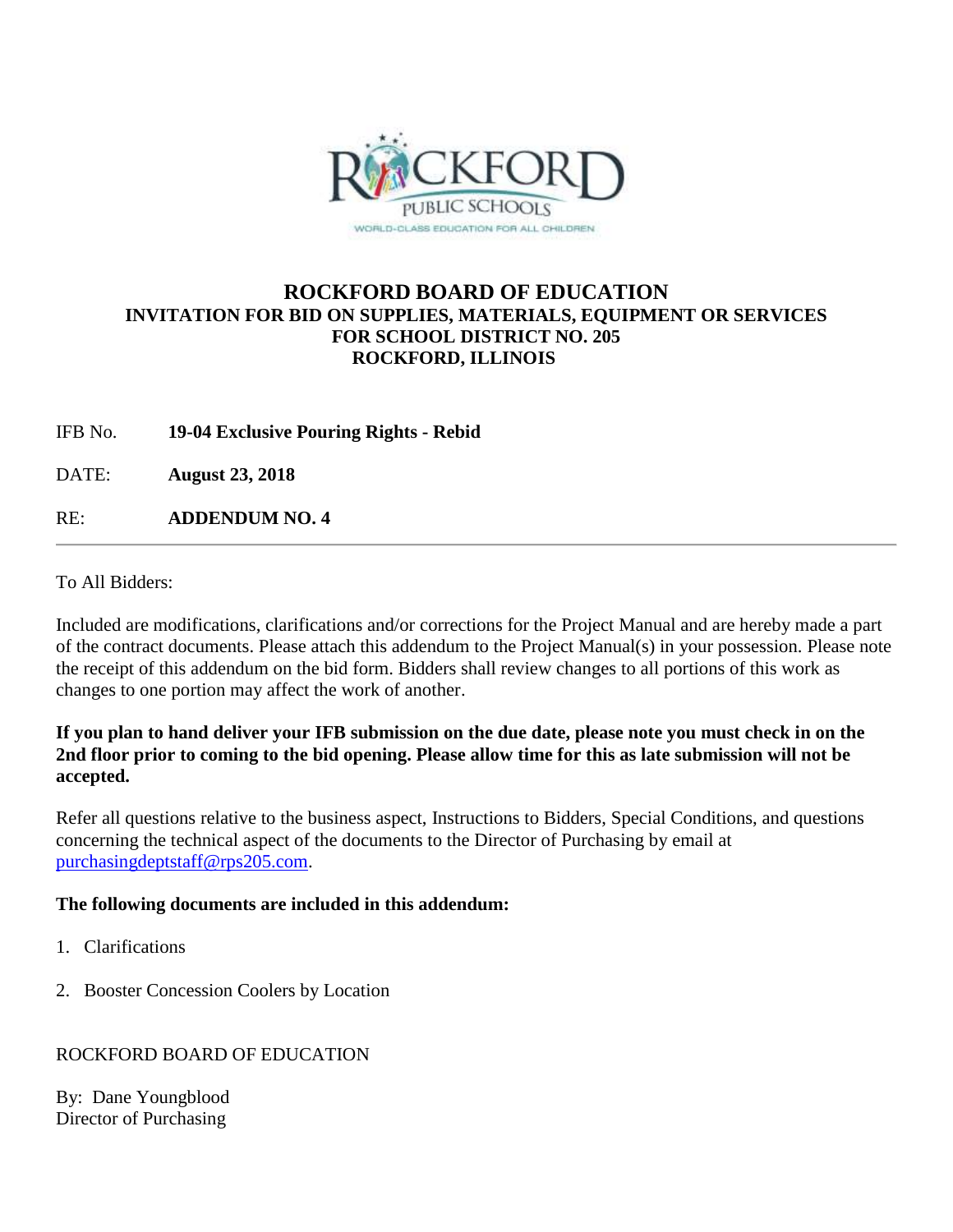# **CLARIFICATIONS**

The following questions were asked at the Pre-Bid meeting held Tuesday, August 7, 2018. District responses follow in bold.

- 1. Full service vending in the elementary schools does not break-even. Does the District have a desire to continue this service going forward?
	- **1.1. The District will not be operating full-service vending machines in elementary schools at this time. Please disregard any language in the RFP specifications that refers to elementary school full-service vending.**
- 2. Will the District provide contacts at the school level that the awarded vendor can work with to ensure the contract terms are being met?
	- **2.1. Yes, the District will provide the names of Cafeteria Managers, Athletic Directors and building Office Professionals that will be points of contact for the awarded vendor.**
- 3. What does the District intend to do to ensure competitors' beverages do not go into the awarded vendor's coolers?
	- **3.1. The District intends on applying multiple strategies to ensure only vendor product goes into vendor coolers, including but not limited to communicating proper use of coolers, creating signage to go on the coolers, providing product specific order forms to Booster Clubs and assigning building staff as points of contact for the awarded vendor.**
- 4. Does the District intend on continuing to have "snack bars"?
	- **4.1. The District does not intend to have "snack bars" going forward. However, these products will be moved to the cafeteria line.**
- 5. What, if any, USDA approved beverages does the District intend on not providing to students?
	- **5.1. Nutrition Services will consider USDA guidelines, vendor sales data and direction from the Board of Education when determining what products beverages will be offered to students.**
- 6. How many coolers does the District currently use, and what is the breakdown between single and double door units?
	- **6.1. The District currently uses 17 single-door and 14 double door units in its Booster Club operated concession stands. A breakdown by location is included in this addendum. Nutrition Services will utilize their own coolers and will not need vendor provided coolers for the duration of this contract.**
- 7. Will individual schools have the ability to dictate when vending machines will be on and off?
	- **7.1. Machines will be operated within USDA guidelines.**